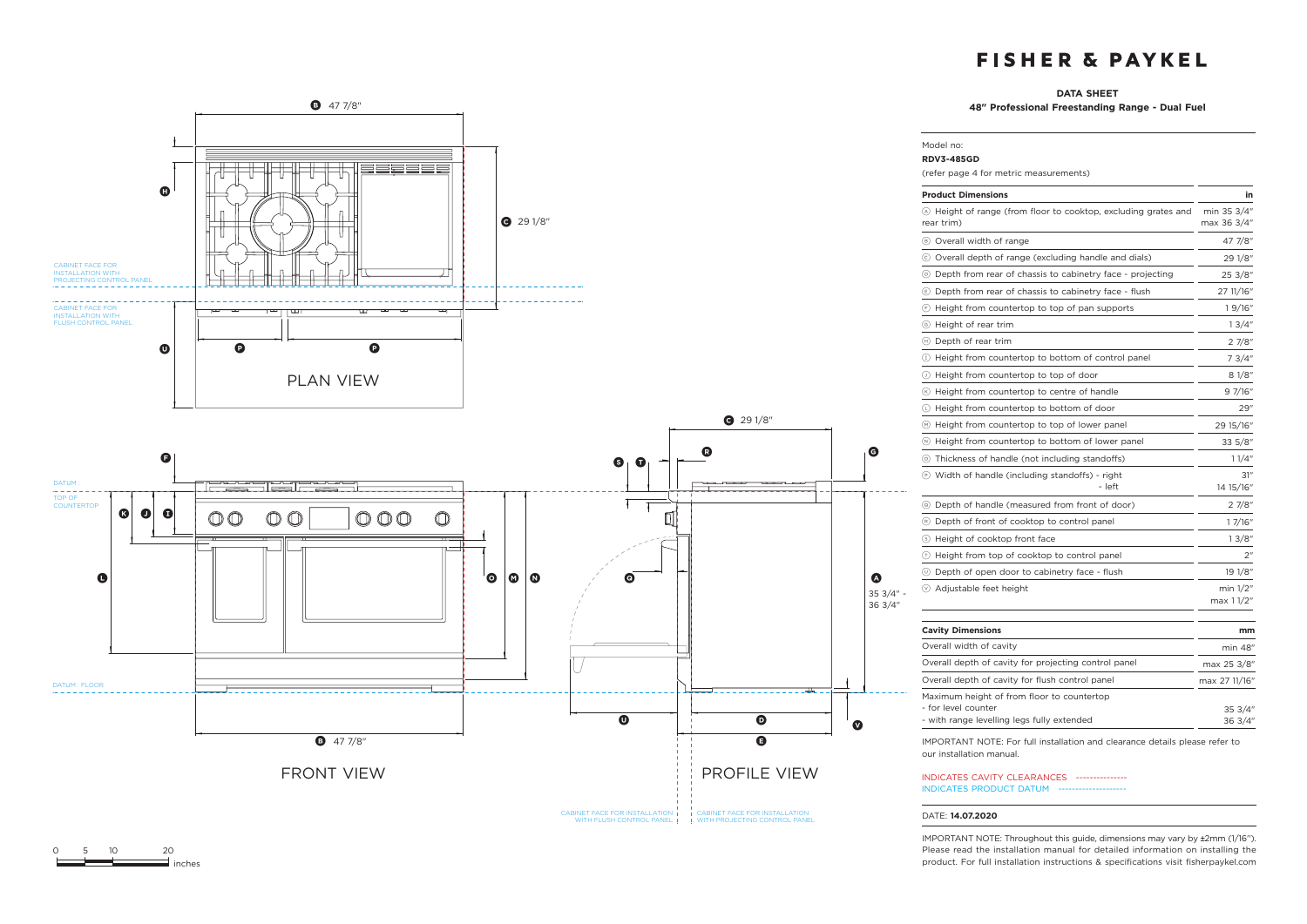### **DATA SHEET**

**48" Professional Freestanding Range - Dual Fuel** 



0 5 10 20

 $\equiv$  inches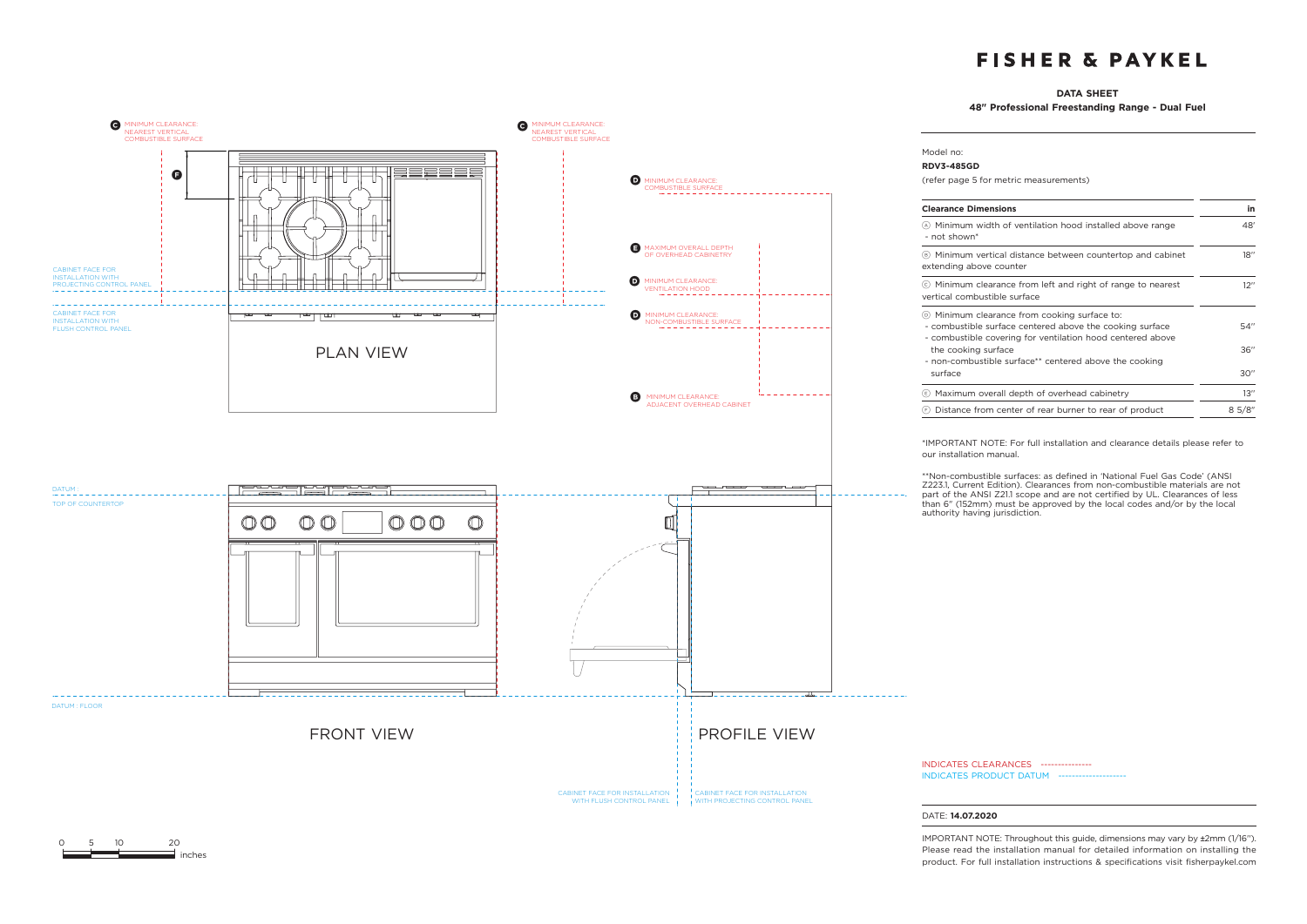### **DATA SHEET**

**48" Professional Freestanding Range - Dual Fuel**

### LEFT SIDE OF CAVITY REGULATOR\* FINAL POSITION OF RANGE AGAINST WALL <u> 1. . . . . . . . . . . . . .</u>  $11/2$ " is a set of the set of the set of the set of the set of the set of the set of the set of the set of the set of the set of the set of the set of the set of the set of the set of the set of the set of the set of the 6" ГT - 1 2"LOCATION OF ANTI-TIP BRACKET FLOOR  $2"$ سيمين المتوقف ELECTRICAL & GAS 4"

REAR OF CAVITY

#### Model no: **RDV3-485GD**

(refer page 6 for metric measurements)

| $2.1 \text{ c}$ u.ft + 4.8 cu.ft                            |
|-------------------------------------------------------------|
|                                                             |
| 120/240 VAC, 60Hz                                           |
| 50 amp circuit                                              |
| 44 A                                                        |
| 4-prong grounding type [NEMA 14-50P plug]                   |
|                                                             |
| Natural Gas 6" to 9" W.C.P.<br>LP Propane 11" to 14" W.C.P. |
| 1/2" NPT Minimum 5/8" dia. flex line                        |
|                                                             |

\*Regulator location may vary depending on model.

IMPORTANT NOTE: For full installation and connection details please refer to our installation manual.

#### DATE: **14.07.2020**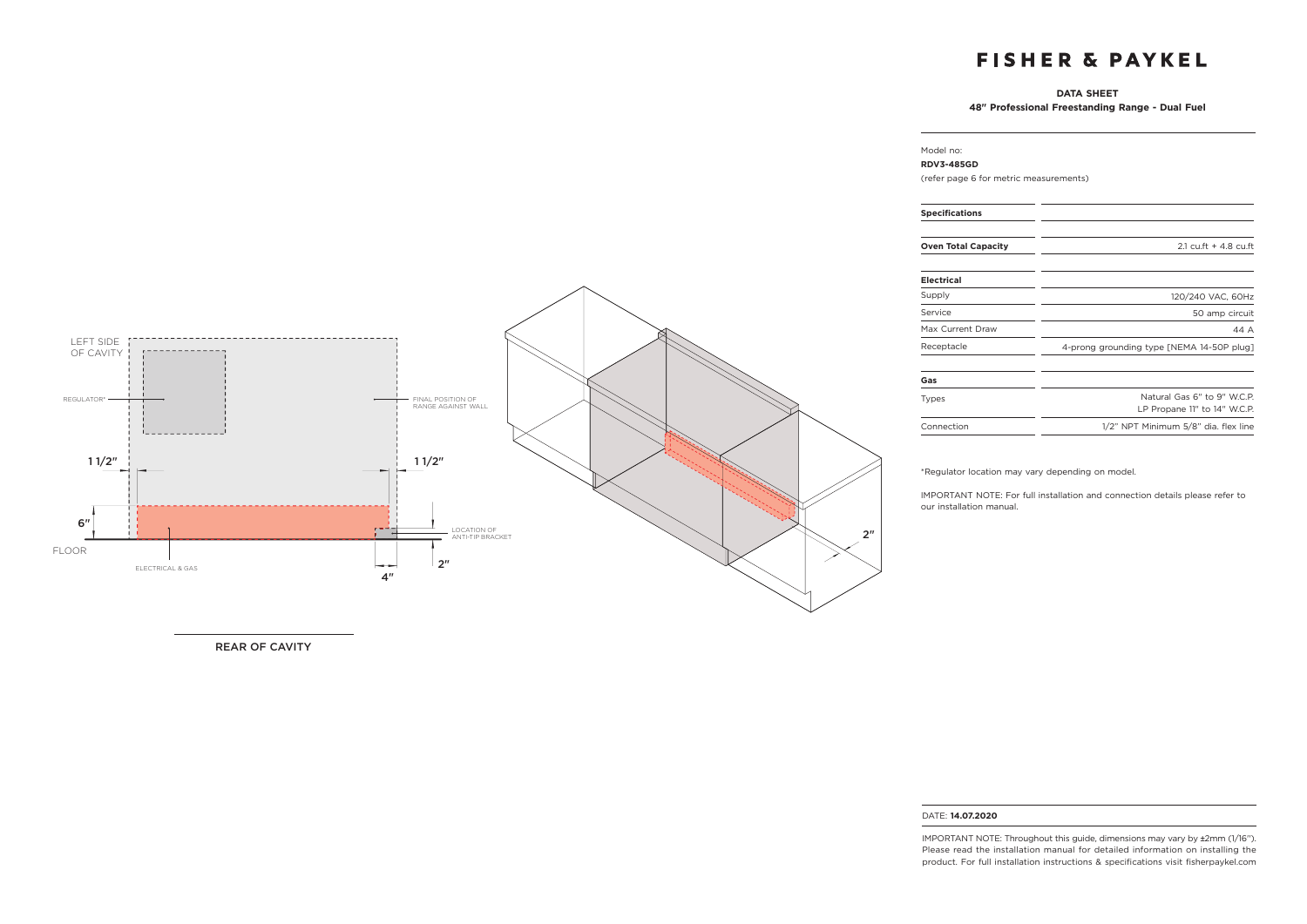### **DATA SHEET**

Model no: **RDV3-485GD**

**48" Professional Freestanding Range - Dual Fuel**



| (refer page 1 for imperial measurements)                                                                        |                    |
|-----------------------------------------------------------------------------------------------------------------|--------------------|
| <b>Product Dimensions</b>                                                                                       | mm                 |
| (A) Height of range (from floor to cooktop, excluding grates and<br>rear trim)                                  | min 908<br>max 933 |
| (B) Overall width of range                                                                                      | 1216               |
| © Overall depth of range (excluding handle and dials)                                                           | 740                |
| ◎ Depth from rear of chassis to cabinetry face - projecting                                                     | 644                |
| Depth from rear of chassis to cabinetry face - flush                                                            | 703                |
| Height from countertop to top of pan supports<br>(F)                                                            | 40                 |
| ⊙ Height of rear trim                                                                                           | 45                 |
| (h) Depth of rear trim                                                                                          | 73                 |
| Height from countertop to bottom of control panel<br>$\left(1\right)$                                           | 196                |
| 1 Height from countertop to top of door                                                                         | 206                |
| (6) Height from countertop to centre of handle                                                                  | 239                |
| $\circlearrowright$ Height from countertop to bottom of door                                                    | 737                |
| (•) Height from countertop to top of lower panel                                                                | 761                |
| (b) Height from countertop to bottom of lower panel                                                             | 855                |
| (o) Thickness of handle (not including standoffs)                                                               | 32                 |
| <b>E</b> Width of handle (including standoffs) - right<br>- left                                                | 788<br>380         |
| Depth of handle (measured from front of door)<br>$\circ$                                                        | 73                 |
| (R) Depth of front of cooktop to control panel                                                                  | 37                 |
| S Height of cooktop front face                                                                                  | 35                 |
| Height from top of cooktop to control panel<br>$(\tau)$                                                         | 51                 |
| 10 Depth of open door to cabinetry face - flush                                                                 | 486                |
| (v) Adjustable feet height                                                                                      | min 13<br>max 38   |
| <b>Cavity Dimensions</b>                                                                                        | mm                 |
| Overall width of cavity                                                                                         | min 1219           |
| Overall depth of cavity for projecting control panel                                                            | max 644            |
| Overall depth of cavity for flush control panel                                                                 | max 703            |
| Maximum height of from floor to countertop<br>- for level counter<br>- with range levelling legs fully extended | 908<br>933         |

IMPORTANT NOTE: For full installation and clearance details please refer to our installation manual.

INDICATES CAVITY CLEARANCES --------------- INDICATES PRODUCT DATUM --

#### DATE: **14.07.2020**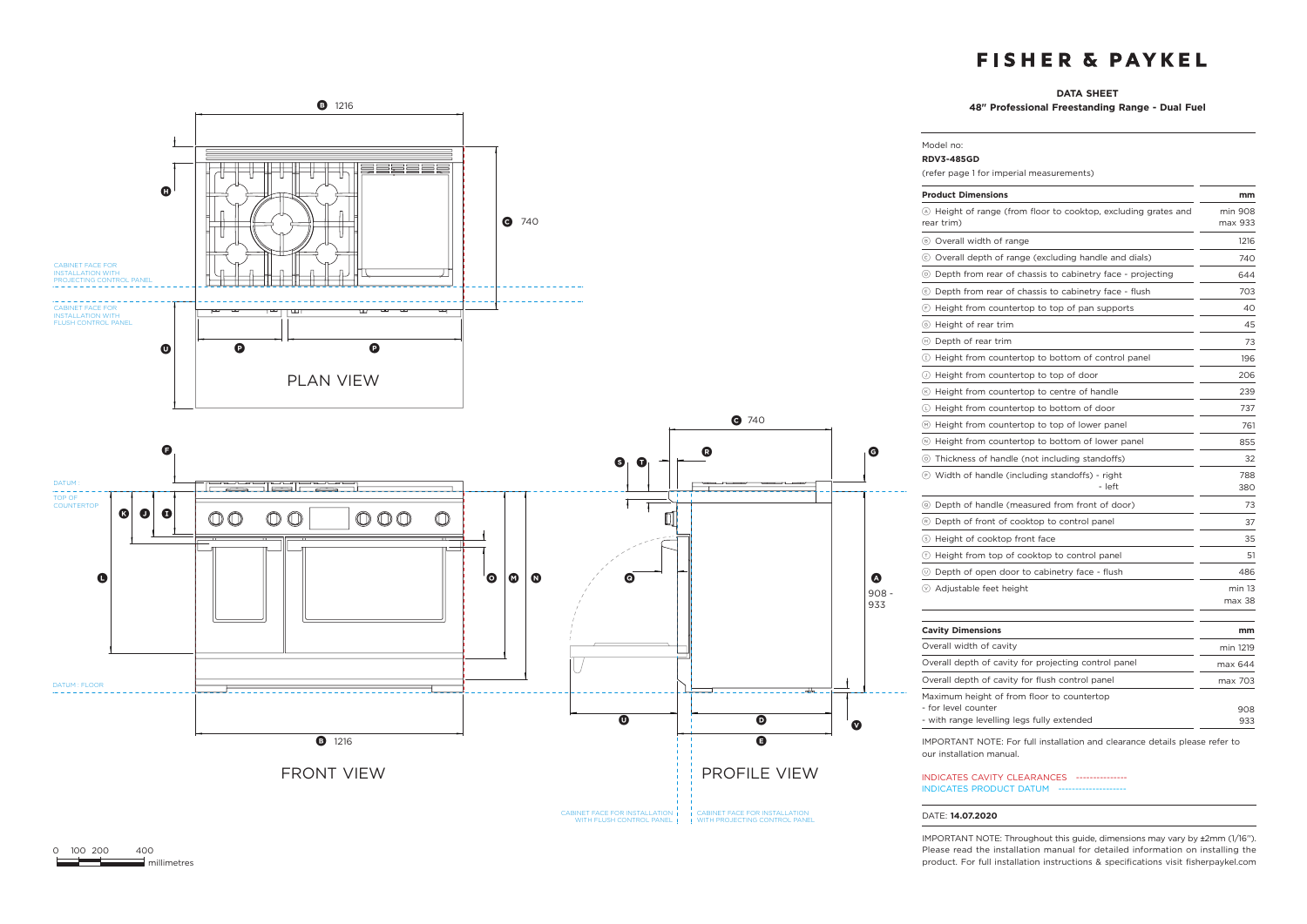### **DATA SHEET**

**48" Professional Freestanding Range - Dual Fuel**



0 100 200 400  $\equiv$  millimetres